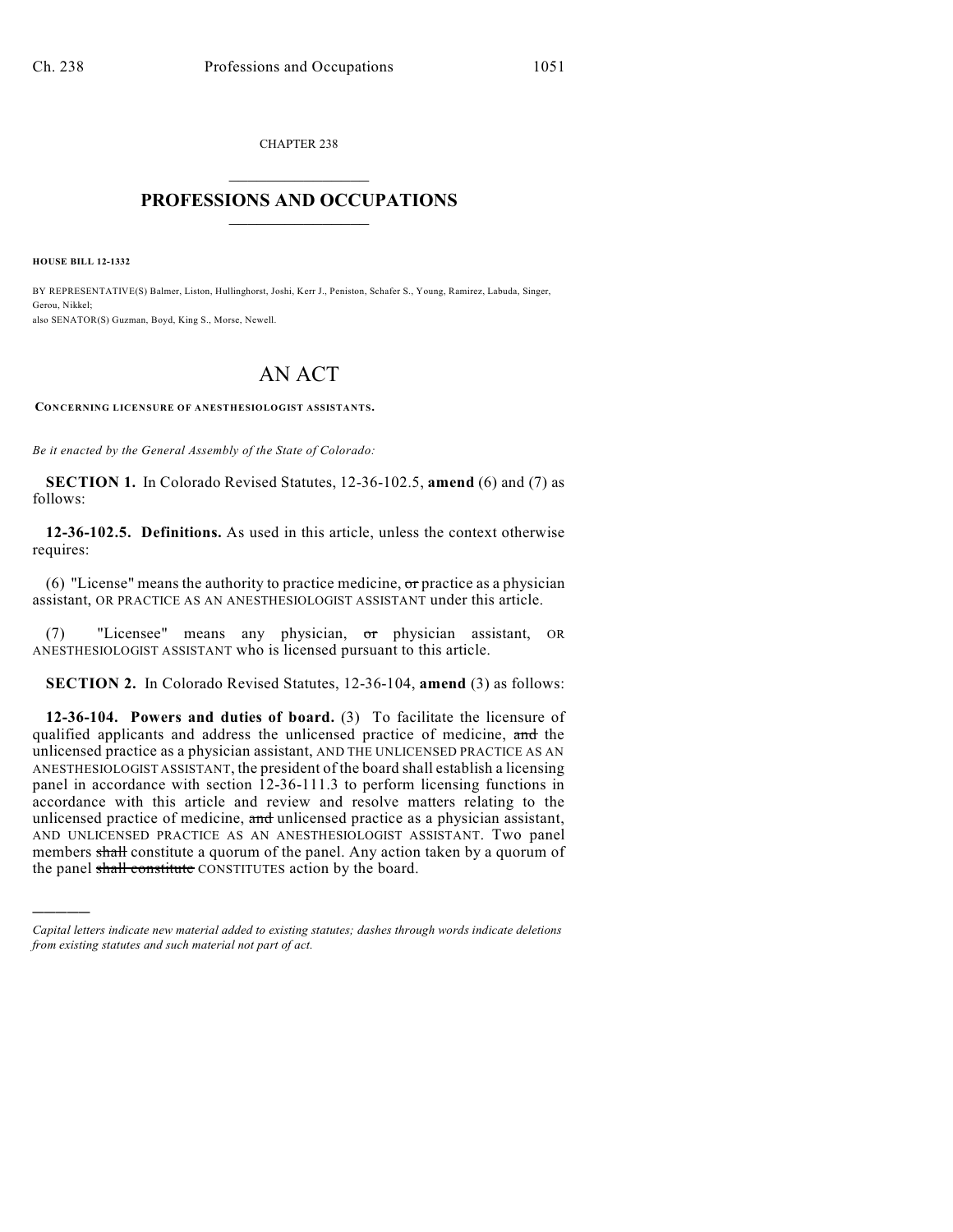**SECTION 3.** In Colorado Revised Statutes, 12-36-106, **amend** (2); and **add** (7) as follows:

**12-36-106. Practice of medicine defined - exemptions from licensing requirements - unauthorized practice by physician assistants and anesthesiologist assistants- penalties- rules.** (2) If a person who does not possess and has not filed a license to practice medicine, or practice as a physician assistant, OR PRACTICE AS AN ANESTHESIOLOGIST ASSISTANT in this state, as provided in this article, and who is not exempted from the licensing requirements under this article, performs any of the acts that constitute the practice of medicine as defined in this section, the person shall be deemed to be practicing medicine, or practicing as a physician assistant, OR PRACTICING AS AN ANESTHESIOLOGIST ASSISTANT in violation of this article.

(7) (a) A PHYSICIAN LICENSED IN THIS STATE THAT PRACTICES AS AN ANESTHESIOLOGIST MAY DELEGATE TASKS CONSTITUTING THE PRACTICE OF MEDICINE TO AN ANESTHESIOLOGIST ASSISTANT LICENSED PURSUANT TO SECTION 12-36-107.3 WHO HAS BEEN EDUCATED AND TRAINED IN ACCORDANCE WITH RULES PROMULGATED BY THE BOARD. THE DELEGATED MEDICAL TASKS REFERRED TO IN THIS PARAGRAPH (a) ARE LIMITED TO THE MEDICAL FUNCTIONS THAT CONSTITUTE THE DELIVERY OR PROVISION OF ANESTHESIA SERVICES AS PRACTICED BY THE SUPERVISING PHYSICIAN.

(b) AN ANESTHESIOLOGIST ASSISTANT SHALL PERFORM DELEGATED MEDICAL TASKS ONLY UNDER THE DIRECT SUPERVISION OF A PHYSICIAN WHO PRACTICES AS AN ANESTHESIOLOGIST. A PATIENT OR THE PATIENT'S REPRESENTATIVE SHALL BE ADVISED IF AN ANESTHESIOLOGIST ASSISTANT IS INVOLVED IN THE CARE OF A PATIENT. UNLESS APPROVED BY THE BOARD, A SUPERVISING PHYSICIAN SHALL NOT CONCURRENTLY SUPERVISE MORE THAN THREE ANESTHESIOLOGIST ASSISTANTS; EXCEPT THAT THE BOARD MAY, BY RULE, ALLOW AN ANESTHESIOLOGIST TO SUPERVISE UP TO FOUR ANESTHESIOLOGIST ASSISTANTS ON AND AFTER JULY 1, 2016. THE BOARD MAY CONSIDER INFORMATION FROM ANESTHESIOLOGISTS, ANESTHESIOLOGIST ASSISTANTS, PATIENTS, AND OTHER SOURCES WHEN CONSIDERING A RATIO CHANGE OF SUPERVISION OF ANESTHESIOLOGIST ASSISTANTS. DIRECT SUPERVISION OF ANESTHESIOLOGIST ASSISTANTS MAY BE TRANSFERRED BETWEEN ANESTHESIOLOGISTS OF THE SAME GROUP OR PRACTICE IN ACCORDANCE WITH GENERALLY ACCEPTED STANDARDS OF CARE.

(c) NOTHING IN THIS SUBSECTION (7) AFFECTS THE PRACTICE OF DENTISTS AND DENTAL ASSISTANTS PRACTICING PURSUANT TO ARTICLE 35 OF TITLE 12.

**SECTION 4.** In Colorado Revised Statutes, **add** 12-36-107.3 as follows:

**12-36-107.3. Anesthesiologist assistant license - qualifications.** (1) TO BE LICENSED AS AN ANESTHESIOLOGIST ASSISTANT UNDER THIS ARTICLE, AN APPLICANT MUST BE AT LEAST TWENTY-ONE YEARS OF AGE AND MUST HAVE:

(a) SUCCESSFULLY COMPLETED AN EDUCATION PROGRAM FOR ANESTHESIOLOGIST ASSISTANTS THAT CONFORMS TO STANDARDS DELINEATED BY THE COMMISSION ON ACCREDITATION OF ALLIED HEALTH EDUCATION PROGRAMS, OR ITS SUCCESSOR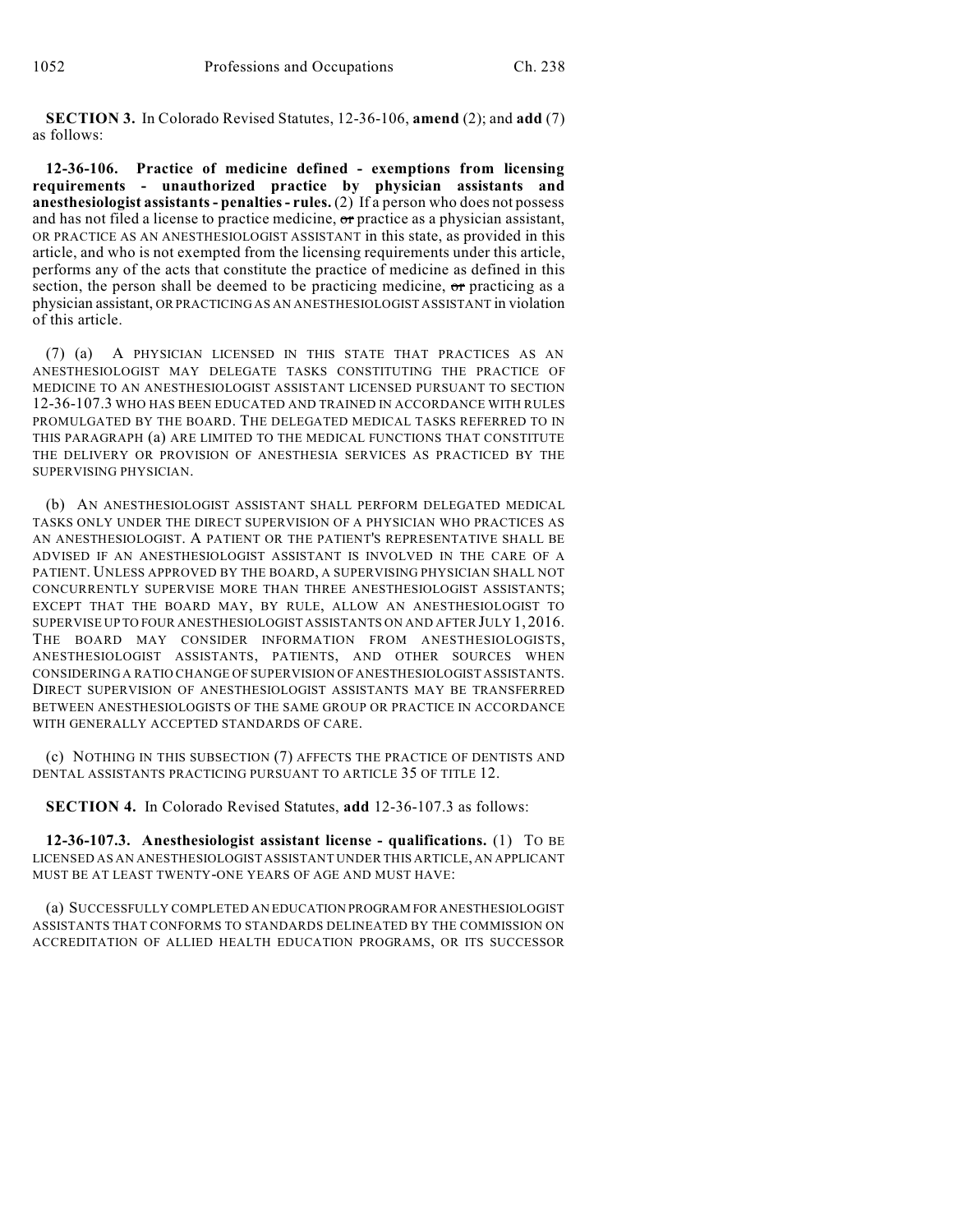ORGANIZATION, AND APPROVED BY THE BOARD;

(b) SUCCESSFULLY COMPLETED THE NATIONAL CERTIFYING EXAMINATION FOR ANESTHESIOLOGIST ASSISTANTS THAT IS ADMINISTERED BY THE NATIONAL COMMISSION FOR CERTIFICATION OF ANESTHESIOLOGIST ASSISTANTS OR A SUCCESSOR ORGANIZATION; AND

(c) SUBMITTED AN APPLICATION TO THE BOARD IN THE MANNER DESIGNATED BY THE BOARD AND PAID THE APPROPRIATE FEE ESTABLISHED BY THE BOARD PURSUANT TO SECTION 24-34-105, C.R.S.

(2) A PERSON APPLYING FOR A LICENSE TO PRACTICE AS AN ANESTHESIOLOGIST ASSISTANT IN THIS STATE SHALL NOTIFY THE BOARD, IN CONNECTION WITH HIS OR HER APPLICATION FOR LICENSURE, OF THE COMMISSION OF ANY ACT THAT WOULD BE GROUNDS FOR DISCIPLINARY ACTION AGAINST A LICENSED ANESTHESIOLOGIST ASSISTANT UNDER SECTION 12-36-117, ALONG WITH AN EXPLANATION OF THE CIRCUMSTANCES OF THE ACT.THE BOARD MAY DENY LICENSURE TO ANY APPLICANT AS SET FORTH IN SECTION 12-36-116.

(3) A PERSON LICENSED TO PRACTICE AS AN ANESTHESIOLOGIST ASSISTANT SHALL NOT PERFORM ANY ACT THAT CONSTITUTES THE PRACTICE OF MEDICINE WITHIN A HOSPITAL OR AMBULATORY SURGICAL CENTER LICENSED PURSUANT TO PART 1 OF ARTICLE 3 OF TITLE 25, C.R.S., OR REQUIRED TO OBTAIN A CERTIFICATE OF COMPLIANCE PURSUANT TO SECTION 25-1.5-103 (1) (a) (II), C.R.S., UNLESS THE LICENSED ANESTHESIOLOGIST ASSISTANT OBTAINS AUTHORIZATION FROM THE GOVERNING BOARD OF THE HOSPITAL OR AMBULATORY SURGICAL CENTER. THE GOVERNINGBOARD OFA HOSPITAL OR AMBULATORY SURGICAL CENTER MAY GRANT, DENY, OR LIMIT A LICENSED ANESTHESIOLOGIST ASSISTANT'S AUTHORIZATION BASED ON THE GOVERNING BOARD'S ESTABLISHED PROCEDURES.

(4) THE BOARD MAY TAKE ANY DISCIPLINARY ACTION WITH RESPECT TO AN ANESTHESIOLOGIST ASSISTANT LICENSE AS IT MAY WITH RESPECT TO THE LICENSE OF A PHYSICIAN, IN ACCORDANCE WITH SECTION 12-36-118.

(5) THE BOARD SHALL LICENSE AND KEEP A RECORD OF ANESTHESIOLOGIST ASSISTANTS WHO HAVE BEEN LICENSED PURSUANT TO THIS SECTION. A LICENSED ANESTHESIOLOGIST ASSISTANT SHALL RENEW HIS OR HER LICENSE IN ACCORDANCE WITH SECTION 12-36-123.

(6) THIS SECTION TAKES EFFECT JULY 1, 2013.

**SECTION 5.** In Colorado Revised Statutes, 12-36-111.3, **amend** (3) as follows:

**12-36-111.3. Licensing panel.** (3) The licensing panel shall review and resolve matters relating to the unlicensed practice of medicine. If it appears to the licensing panel, based upon credible evidence in a written complaint by any person or upon credible evidence in a motion of the licensing panel, that a person is practicing or has practiced medicine, or PRACTICED as a physician assistant, OR PRACTICED AS AN ANESTHESIOLOGIST ASSISTANT without a license as required by this article, the licensing panel may issue an order to cease and desist the unlicensed practice. The order shall MUST set forth the particular statutes and rules that have been violated,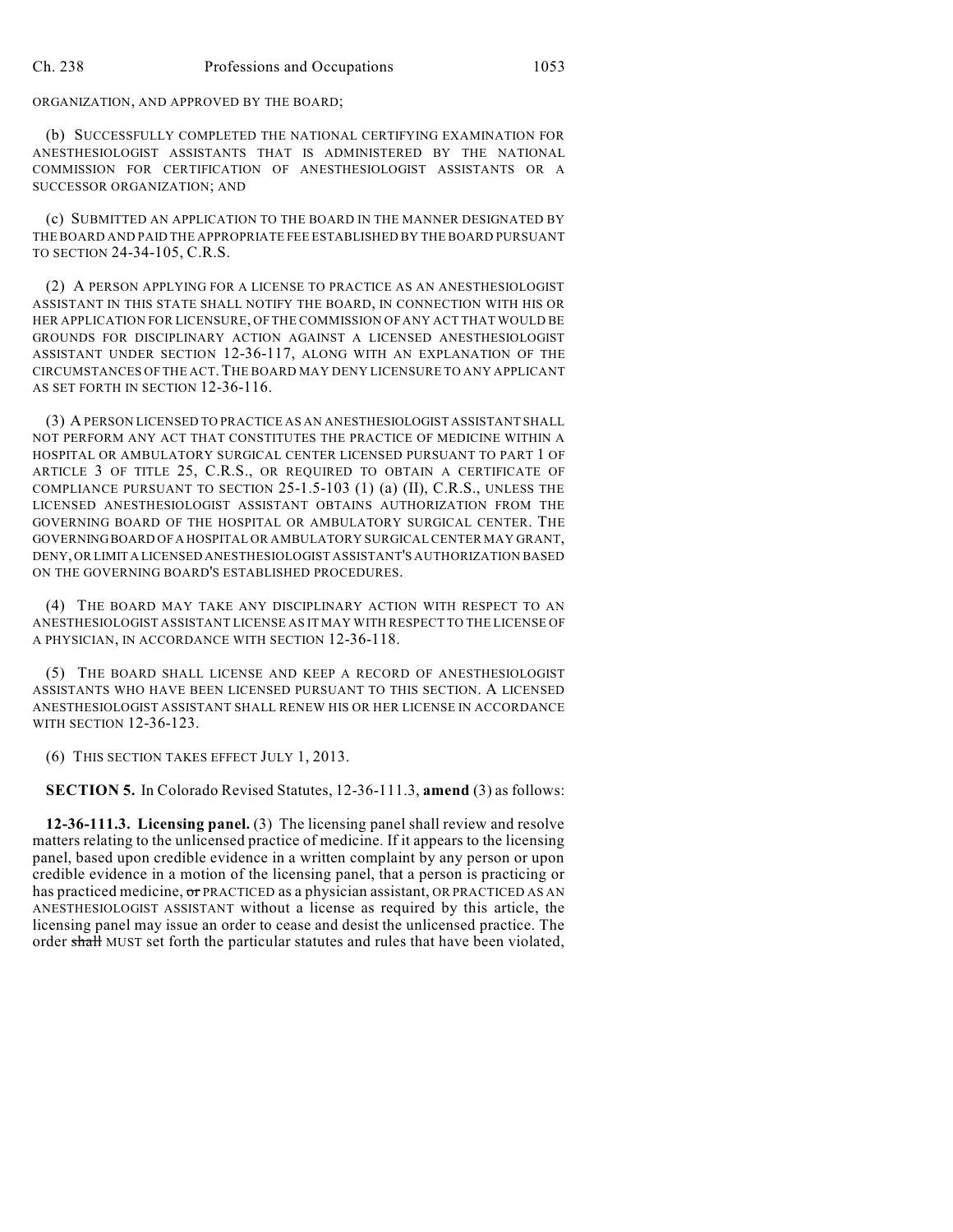the facts alleged to have constituted the violation, and the requirement that all unlicensed practices immediately cease. The respondent may request a hearing on a cease-and-desist order in accordance with section  $12-36-118$  (14) (b). The provisions of Section 12-36-118 (10), exempting board disciplinary proceedings and records from open meetings and public records requirements, shall DOES not apply to a hearing or any other proceeding held by the licensing panel pursuant to this subsection (3) regarding the unlicensed practice of medicine. The procedures specified in section 12-36-118 (15), (16), (17), and (18) shall apply to allegations and orders regarding the unlicensed practice of medicine before the licensing panel.

**SECTION 6.** In Colorado Revised Statutes, 12-36-114.5, **amend** (1) and (2) as follows:

**12-36-114.5. Reentry license.** (1) Notwithstanding any other provision of this article, the board may issue a reentry license to a physician, or physician assistant, OR ANESTHESIOLOGIST ASSISTANT who has not actively practiced medicine, or practiced as a physician assistant, OR PRACTICED AS AN ANESTHESIOLOGIST ASSISTANT, as applicable, for the two-year period immediately preceding the filing of an application for a reentry license, or who has not otherwise maintained continued competency during such period, as determined by the board. The board may charge a fee for a reentry license.

(2) (a) In order to qualify for a reentry license, the physician,  $\sigma$ r physician assistant, OR ANESTHESIOLOGIST ASSISTANT shall submit to evaluations, assessments, and an educational program as required by the board. The board may work with a private entity that specializes in physician, and physician assistant, OR ANESTHESIOLOGIST ASSISTANT assessment to:

(I) Determine the applicant's competency and areas in which improvement is needed, if any;

(II) Develop an educational program specific to the applicant; and

(III) Upon completion of the educational program, conduct an evaluation to determine the applicant's competency.

(b) (I) If, based on the assessment, the board determines that the applicant requires a period of supervised practice, the board may issue a reentry license, allowing the applicant to practice medicine,  $\sigma$  PRACTICE as a physician assistant, OR PRACTICE AS AN ANESTHESIOLOGIST ASSISTANT, as applicable, under supervision as specified by the board.

(II) After satisfactory completion of the period of supervised practice, as determined by the board, the reentry licensee may apply to the board for conversion of the reentry license to a full license to practice medicine, or to practice as a physician assistant, OR PRACTICE AS AN ANESTHESIOLOGIST ASSISTANT, as applicable, under this article.

(c) If, based on the assessment and after completion of an educational program, if prescribed, the board determines that the applicant is competent and qualified to practice medicine or to practice as a physician assistant, as specified in this article,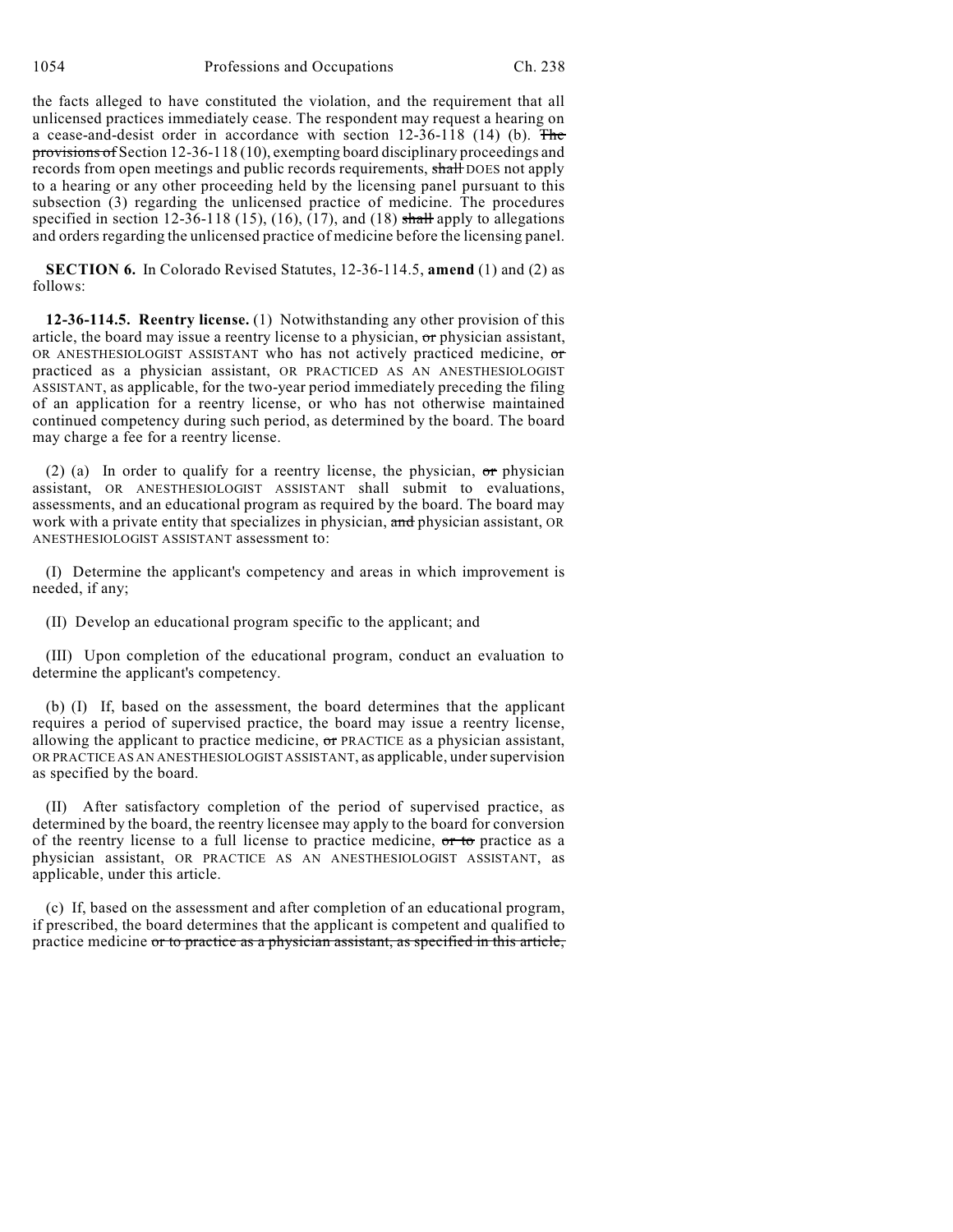without supervision OR PRACTICE AS A PHYSICIAN ASSISTANT OR AS AN ANESTHESIOLOGIST ASSISTANT WITH SUPERVISION AS SPECIFIED IN THIS ARTICLE, the board may convert the reentry license to a full license to practice medicine, or to practice as a physician assistant, OR PRACTICE AS AN ANESTHESIOLOGIST ASSISTANT, as applicable, under this article.

**SECTION 7.** In Colorado Revised Statutes, 12-36-116, **amend** (1) (c) and (1) (d) as follows:

**12-36-116. Refusal of license - issuance subject to probation.** (1) The board may refrain from issuing a license or may grant a license subject to terms of probation if the board determines that an applicant for a license:

(c) Has been disciplined in another state or foreign jurisdiction with respect to his or her license to practice medicine, or license to practice as a physician assistant, OR LICENSE TO PRACTICE AS AN ANESTHESIOLOGIST ASSISTANT; or

(d) Has not actively practiced medicine,  $\sigma$ r practiced as a physician assistant, OR PRACTICED AS AN ANESTHESIOLOGIST ASSISTANT for the two-year period immediately preceding the filing of such application or otherwise maintained continued competency during such period, as determined by the board.

**SECTION 8.** In Colorado Revised Statutes, 12-36-117, **amend** (2) and (3) (b) as follows:

**12-36-117. Unprofessional conduct.** (2) The discipline of a license to practice medicine, or of a license to practice as a physician assistant, OR OF A LICENSE TO PRACTICE AS AN ANESTHESIOLOGIST ASSISTANT in anotherstate, territory, or country shall be deemed to be unprofessional conduct. For purposes of this subsection (2), "discipline" includes any sanction required to be reported pursuant to 45 CFR 60.8. This subsection (2) shall apply APPLIES only to discipline that is based upon an act or omission in such other state, territory, or country that is defined substantially the same as unprofessional conduct pursuant to subsection (1) of this section.

(3) (b) Nothing in paragraph (a) of this subsection (3) shall be construed to prevent PREVENTS disciplinary action against a licensee for practicing medicine, or practicing as a physician assistant, OR PRACTICING AS AN ANESTHESIOLOGIST ASSISTANT in violation of this article.

**SECTION 9.** In Colorado Revised Statutes, 12-36-118, **amend** (5) (g) (III) introductory portion,  $(5)$   $(g)$   $(IV)$ ,  $(5)$   $(i)$ , and  $(8)$  as follows:

**12-36-118. Disciplinary action by board - immunity - rules.** (5) (g) (III) If the hearings panel finds the charges proven and orders that discipline be imposed, it shall also determine the extent of such discipline, which shall MUST be in the form of a letter of admonition,suspension for a definite or indefinite period, or revocation of license to practice. The hearings panel also may impose a fine of up to five thousand dollars per violation. In determining appropriate disciplinary action, the hearings panel shall first consider sanctions that are necessary to protect the public. Only after the panel has considered such sanctions may it consider and order requirements designed to rehabilitate the licensee or applicant. If discipline other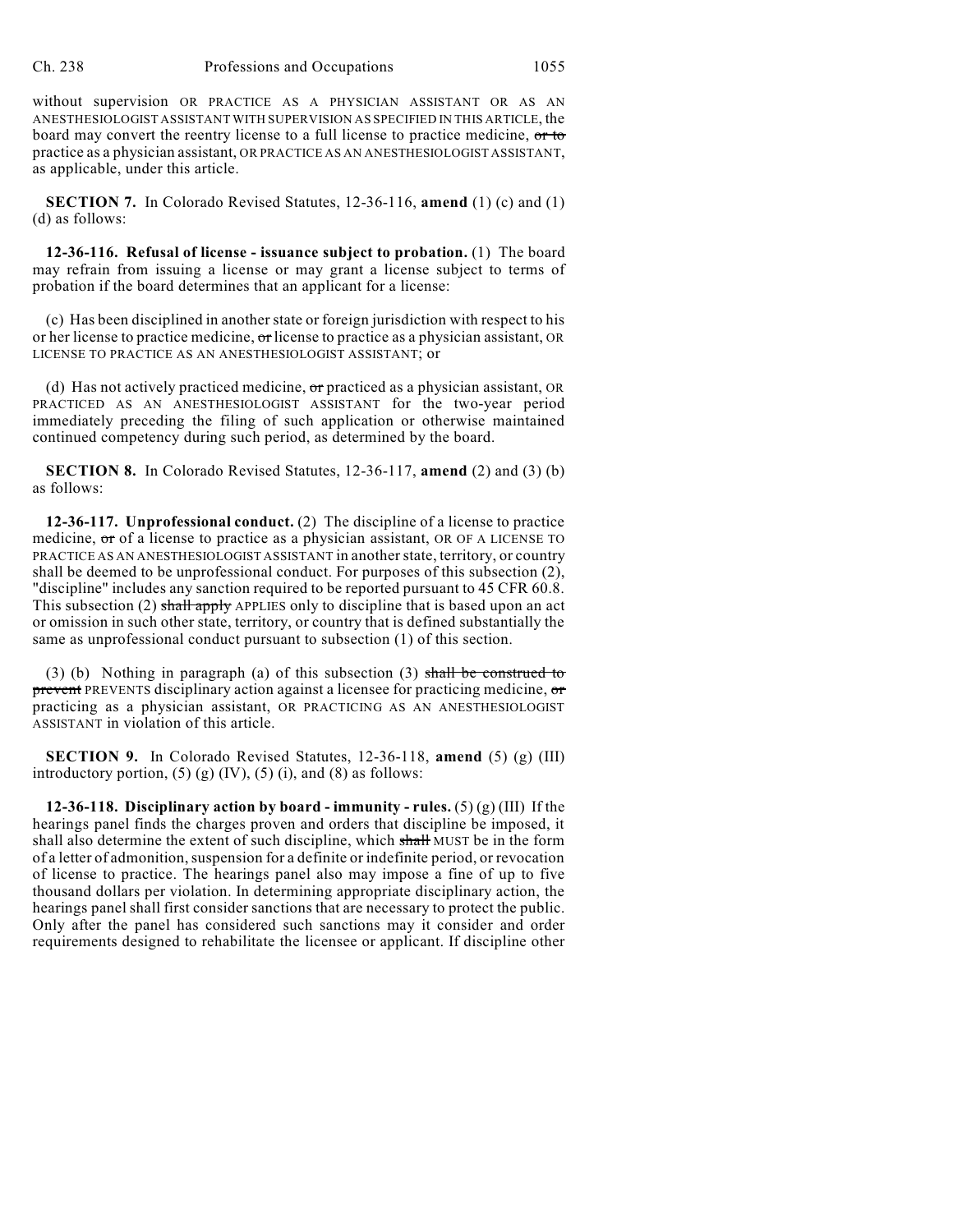1056 Professions and Occupations Ch. 238

than revocation of a license to practice is imposed, the hearings panel may also order that the licensee be granted probation and allowed to continue to practice during the period of such probation. The hearings panel may also include in any disciplinary order that allows the licensee to continue to practice such conditions as the panel may deem appropriate to assure that the licensee is physically, mentally, morally, and otherwise qualified to practice medicine,  $\sigma$ r practice as a physician assistant, OR PRACTICE AS AN ANESTHESIOLOGIST ASSISTANT in accordance with generally accepted professional standards of practice, including any or all of the following:

(IV) Upon the failure of the licensee to comply with any conditions imposed by the hearings panel pursuant to subparagraph  $(III)$  of this paragraph  $(g)$ , unless due to conditions beyond the licensee's control, the hearings panel may ordersuspension of the licensee's license to practice medicine, or practice as a physician assistant, OR PRACTICE AS AN ANESTHESIOLOGIST ASSISTANT in this state until such time as the licensee complies with such conditions.

(i) Any person whose license to practice medicine,  $\sigma$  to practice as a physician assistant, OR TO PRACTICE AS AN ANESTHESIOLOGIST ASSISTANT is revoked or who surrenders his or her license to avoid discipline shall IS not be eligible to apply for any license for two years after the date the license is revoked or surrendered. The two-year waiting period applies to any person whose license to practice medicine, to practice as a physician assistant, TO PRACTICE AS AN ANESTHESIOLOGIST ASSISTANT, or to practice any other health care occupation is revoked by any other legally qualified board or regulatory entity.

(8) If any licensee is determined to be mentally incompetent or insane by a court of competent jurisdiction and a court enters, pursuant to part 3 or part 4 of article 14 of title 15 or section 27-65-109 (4) or 27-65-127, C.R.S., an order specifically finding that the mental incompetency or insanity is of such a degree that the licensee is incapable of continuing to practice medicine, or practice as a physician assistant, OR PRACTICE AS AN ANESTHESIOLOGIST ASSISTANT, THE BOARD SHALL AUTOMATICALLY SUSPEND his or her license, shall automatically be suspended by the board, and, anything in this article to the contrary notwithstanding, such suspension shall MUST continue until the licensee is found by such court to be competent to practice medicine,  $\sigma$ r practice as a physician assistant, OR PRACTICE AS AN ANESTHESIOLOGIST ASSISTANT.

**SECTION 10.** In Colorado Revised Statutes, 12-36-118.5, **amend** (1) and (2) (a) as follows:

**12-36-118.5. Confidential agreementsto limit practice - violation grounds for** discipline. (1) If a physician, or physician assistant, OR ANESTHESIOLOGIST ASSISTANT suffers from a physical or mental illness or condition that renders the licensee unable to practice medicine, or practice as a physician assistant, OR PRACTICE AS AN ANESTHESIOLOGIST ASSISTANT with reasonable skill and with safety to patients, the physician, or physician assistant, OR ANESTHESIOLOGIST ASSISTANT shall notify the board of the illness or condition in a manner and within a period determined by the board. The board may require the licensee to submit to an examination or refer the licensee to a peer health assistance program pursuant to section 12-36-123.5 to evaluate the extent of the illness or condition and its impact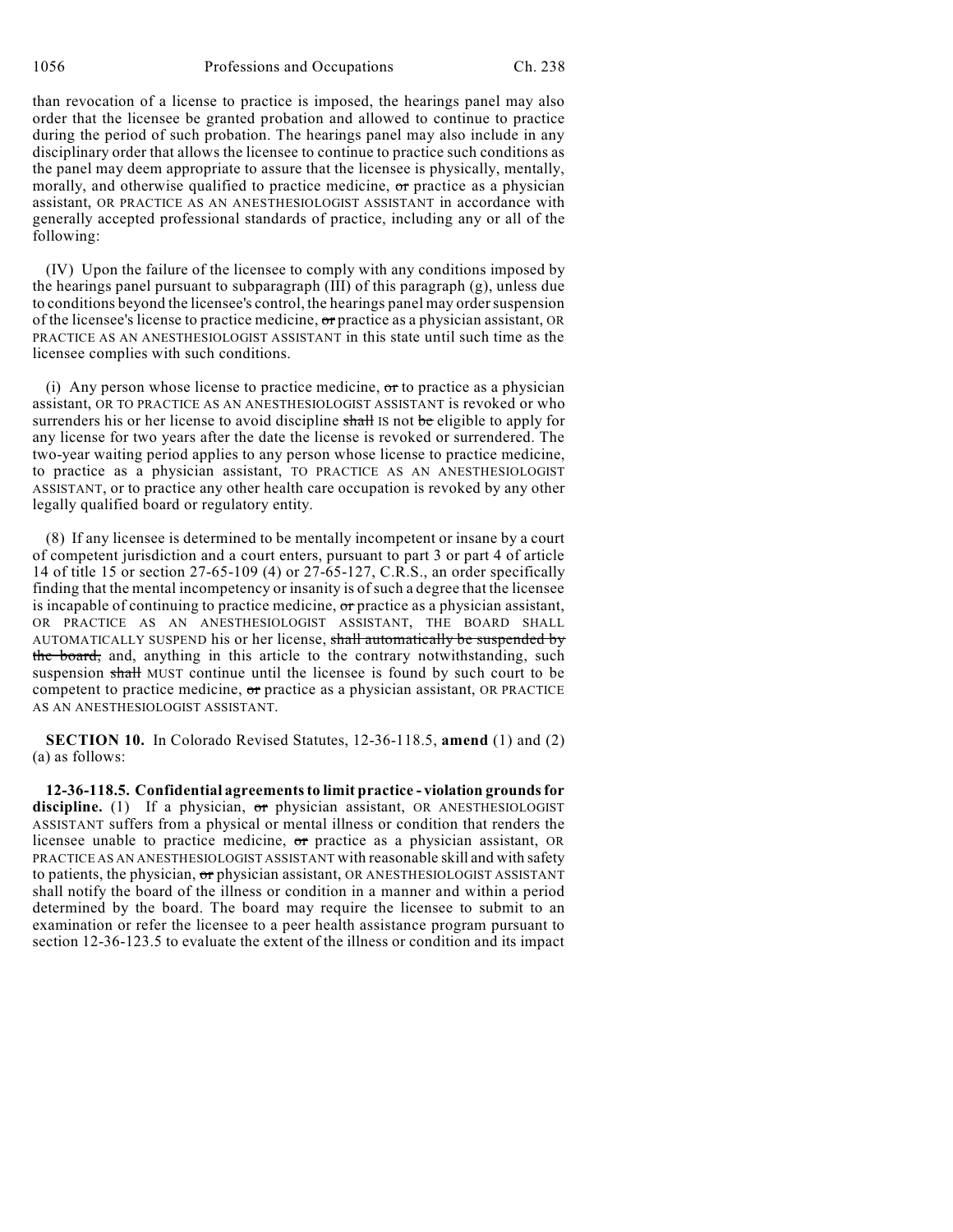on the licensee's ability to practice with reasonable skill and with safety to patients.

(2) (a) Upon determining that a physician, or physician assistant, OR ANESTHESIOLOGIST ASSISTANT with a physical or mental illness or condition is able to render limited medical services with reasonable skill and with safety to patients, the board may enter into a confidential agreement with the physician, or physician assistant, OR ANESTHESIOLOGIST ASSISTANT in which the physician, or physician assistant, OR ANESTHESIOLOGIST ASSISTANT agrees to limit his or her practice based on the restrictions imposed by the illness or condition, as determined by the board.

**SECTION 11.** In Colorado Revised Statutes, 12-36-123.5, **amend** (3.5) (b) (I) introductory portion,  $(3.5)$  (b)  $(I)$  (C),  $(3.5)$  (b)  $(II)$ ,  $(3.5)$  (b)  $(III)$ ,  $(3.5)$  (c),  $(3.5)$  (e) introductory portion,  $(3.5)$  (e) (II), and (5) as follows:

**12-36-123.5. Physicians', physician assistants', and anesthesiologist assistants' peer health assistance program.** (3.5) (b) (I) As a condition of physician, and physician assistant, AND ANESTHESIOLOGIST ASSISTANT licensure and renewal in this state, every applicant shall pay, pursuant to paragraphs (d) and PARAGRAPH (e) of this subsection (3.5), an amount set by the board, not to exceed sixty-one dollars per year, which maximum amount may be adjusted on January 1, 2011, and annually thereafter by the board to reflect:

(C) Differences in program utilization by physicians, and physician assistants, AND ANESTHESIOLOGIST ASSISTANTS.

(II) Based on differences in utilization rates between physicians, and physician assistants, AND ANESTHESIOLOGIST ASSISTANTS, the board may establish a different fee amount AMOUNTS for physicians, than the amount charged physician assistants, AND ANESTHESIOLOGIST ASSISTANTS.

(III) The fee imposed pursuant to this paragraph (b) shall be used IS to support designated providers that have been selected by the board to provide assistance to physicians, and physician assistants, AND ANESTHESIOLOGIST ASSISTANTS needing help in dealing with physical, emotional, or psychological problems that may be detrimental to their ability to practice medicine, PRACTICE AS A PHYSICIAN ASSISTANT, OR PRACTICE AS AN ANESTHESIOLOGIST ASSISTANT, AS APPLICABLE.

(c) The board shall select one or more peer health assistance programs as designated providers. To be eligible for designation by the board, a peer health assistance program shall MUST:

(I) Provide for the education of physicians, and physician assistants, AND ANESTHESIOLOGIST ASSISTANTS with respect to the recognition and prevention of physical, emotional, and psychological problems and provide for intervention when necessary or under circumstances which THAT may be established by rules promulgated by the board;

(II) Offer assistance to a physician,  $\sigma r$  physician assistant, OR ANESTHESIOLOGIST ASSISTANT in identifying physical, emotional, or psychological problems;

(III) Evaluate the extent of physical, emotional, or psychological problems and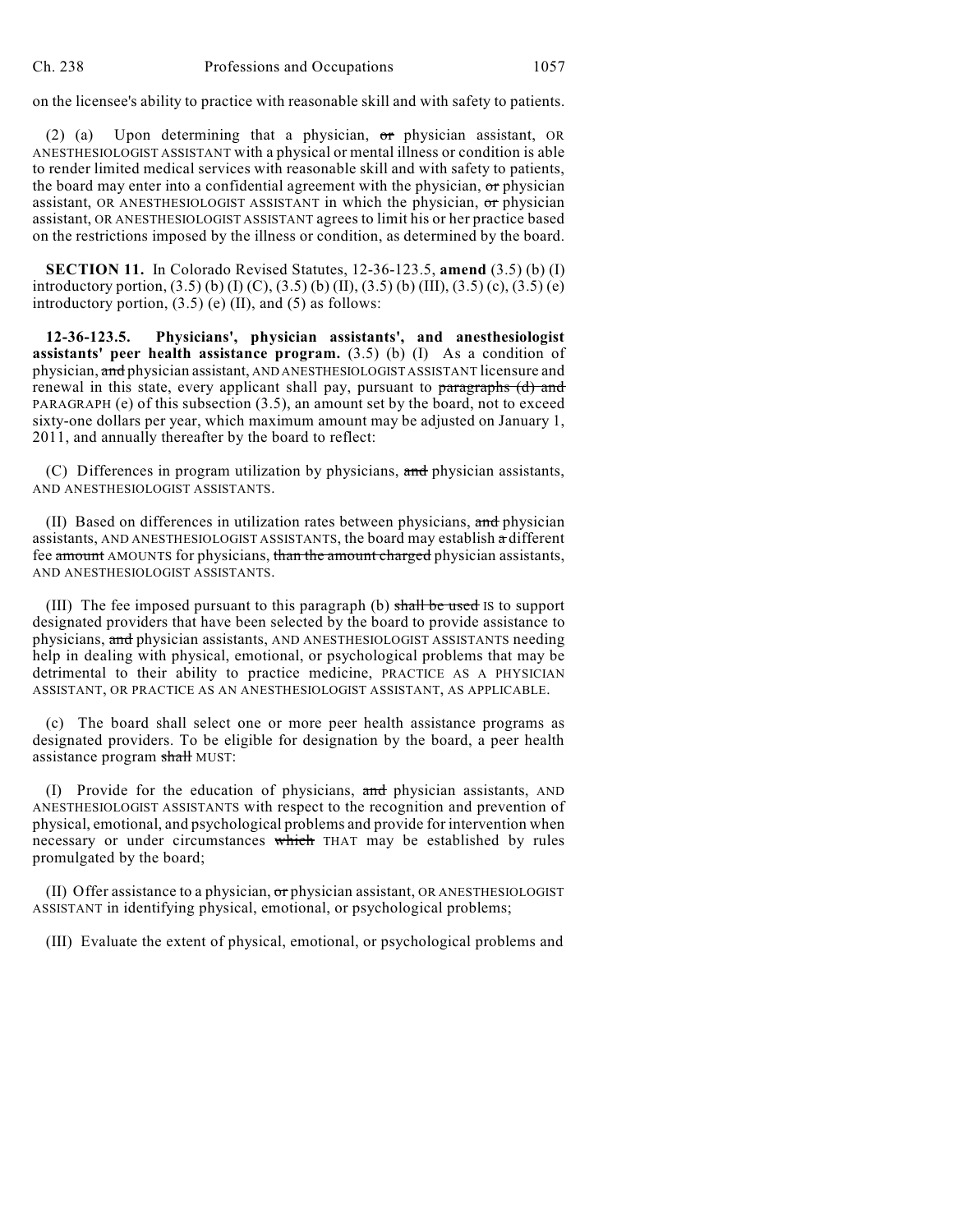refer the physician, or physician assistant, OR ANESTHESIOLOGIST ASSISTANT for appropriate treatment;

(IV) Monitor the status of a physician, or physician assistant, OR ANESTHESIOLOGIST ASSISTANT who has been referred for treatment;

(V) Provide counseling and support for the physician,  $\sigma r$  physician assistant, OR ANESTHESIOLOGIST ASSISTANT and for the family of any physician,  $\sigma$ r physician assistant, OR ANESTHESIOLOGIST ASSISTANT referred for treatment;

(VI) Agree to receive referrals from the board;

(VII) Agree to make their services available to all licensed Colorado physicians, and licensed Colorado physician assistants, AND LICENSED COLORADO ANESTHESIOLOGIST ASSISTANTS.

(e) The responsibilities of the administering entity shall be ARE:

(II) To verify to the board, in a manner acceptable to the board, the names of all physician, and physician assistant, AND ANESTHESIOLOGIST ASSISTANT applicants who have paid the fee set by the board;

(5) Nothing in this section shall be construed to create CREATES any liability on the board or the state of Colorado for the actions of the board in making grants to peer assistance programs, and no civil action may be brought or maintained against the board or the state for an injury alleged to have been the result of the activities of any state-funded peer assistance program or the result of an act or omission of a physician, or physician assistant, OR ANESTHESIOLOGIST ASSISTANT participating in or referred by a state-funded peer assistance program.

**SECTION 12.** In Colorado Revised Statutes, 12-36-129, **amend** (1), (2) (b), (2) (c), (3), and (4) introductory portion as follows:

**12-36-129. Unauthorized practice - penalties.** (1) Any person who practices or offers or attempts to practice medicine, or practice as a physician assistant, OR PRACTICE AS AN ANESTHESIOLOGIST ASSISTANT within this state without an active license issued under this article commits a class 2 misdemeanor and shall be punished as provided in section 18-1.3-501, C.R.S., for the first offense, and any person committing a second or subsequent offense commits a class 6 felony and shall be punished as provided in section 18-1.3-401, C.R.S.

(2) Any person who engages in any of the following activities commits a class 6 felony and shall be punished as provided in section 18-1.3-401, C.R.S.:

(b) Gives either false or forged evidence of any kind to the board or any board member in connection with an application for a license to practice medicine, or practice as a physician assistant, OR PRACTICE AS AN ANESTHESIOLOGIST ASSISTANT;

(c) Practices medicine, or practices as a physician assistant, OR PRACTICES AS AN ANESTHESIOLOGIST ASSISTANT under a false or assumed name; or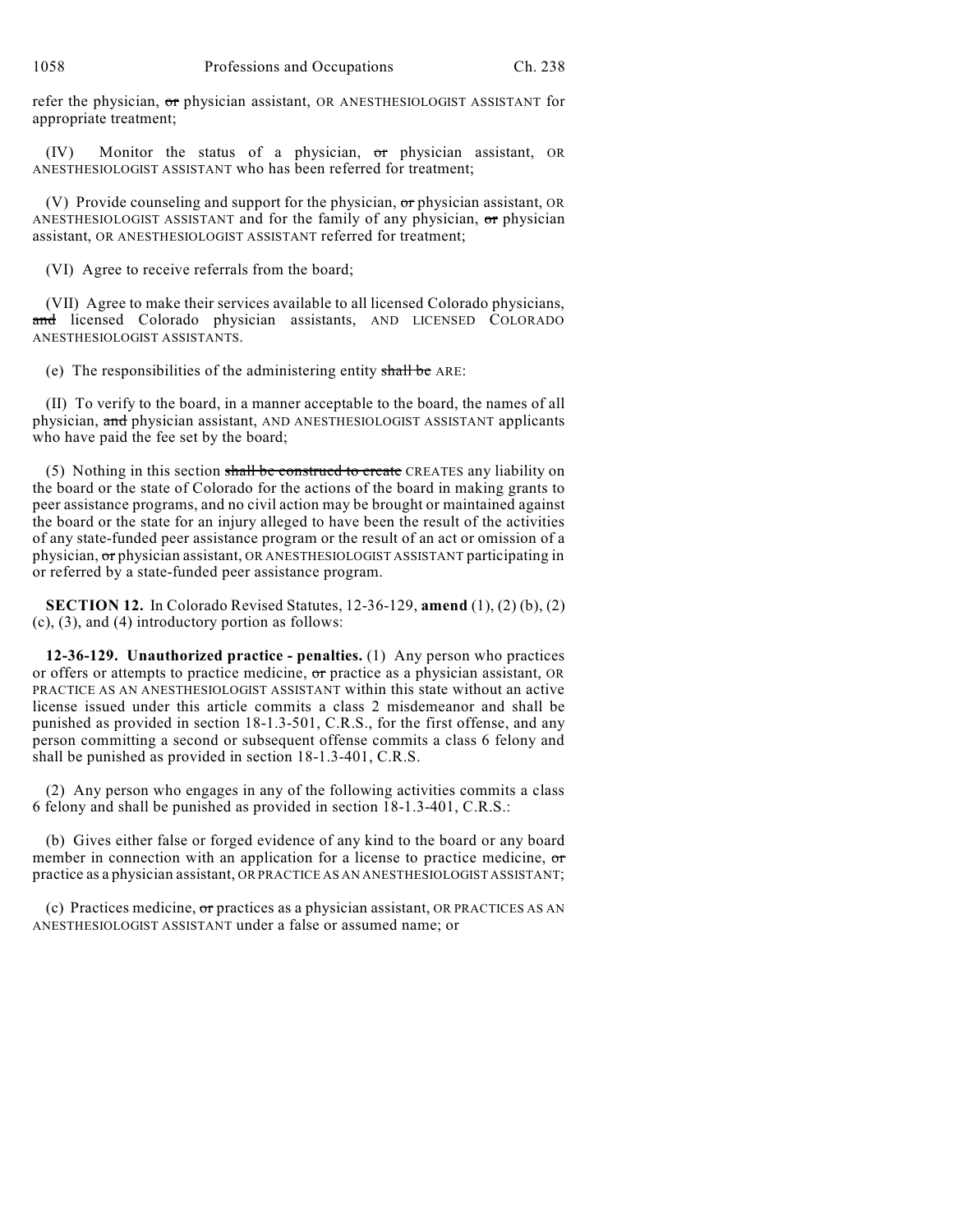## Ch. 238 Professions and Occupations 1059

(3) No action may be maintained against an individual who has been the recipient of services constituting the unlawful practice of medicine, or the unlawful practice of AS a physician assistant, OR UNLAWFUL PRACTICE AS AN ANESTHESIOLOGIST ASSISTANT, for the breach of a contract involving the unlawful practice of medicine, or the unlawful practice of AS a physician assistant, OR UNLAWFUL PRACTICE AS AN ANESTHESIOLOGIST ASSISTANT or the recovery of compensation for services rendered under such a contract.

(4) When an individual has been the recipient of services constituting the unlawful practice of medicine,  $\sigma r$  the unlawful practice  $\sigma f$  AS a physician assistant, OR UNLAWFUL PRACTICE AS AN ANESTHESIOLOGIST ASSISTANT, whether or not the individual knew that the rendition of the services was unlawful:

**SECTION 13.** In Colorado Revised Statutes, 12-36-137, **amend** (2) (a) as follows:

**12-36-137. Inactive license.** (2) Any person applying for a license under this section shall:

(a) Provide an affidavit to the board that the applicant, after a date certain, shall WILL not practice medicine, or practice as a physician assistant, OR PRACTICE AS AN ANESTHESIOLOGIST ASSISTANT in this state unless the applicant is issued a license to practice medicine, or practice as a physician assistant, OR PRACTICE AS AN ANESTHESIOLOGIST ASSISTANT pursuant to subsection (5) of this section;

**SECTION 14.** In Colorado Revised Statutes, 13-21-115.5, **amend** (3) (c) (II) (A) as follows:

**13-21-115.5. Volunteer service act - immunity - exception for operation of motor vehicles.** (3) As used in this section, unless the context otherwise requires:

(c) (II) "Volunteer" includes:

(A) A licensed physician, and a licensed physician assistant, AND A LICENSED ANESTHESIOLOGIST ASSISTANT governed by the provisions of article 36 of title 12, C.R.S., performing the practice of medicine, as defined in section 12-36-106, C.R.S., as a volunteer for a nonprofit organization, a nonprofit corporation, a governmental entity, or a hospital;

**SECTION 15.** In Colorado Revised Statutes, 18-3-104, **amend** (4) (b) (II) as follows:

**18-3-104. Manslaughter.** (4) (b) For purposes of this subsection (4):

(II) "Medical caregiver" means a physician, registered nurse, nurse practitioner, or physician assistant, OR ANESTHESIOLOGIST ASSISTANT licensed by this state.

**SECTION 16.** In Colorado Revised Statutes, 24-34-110, **amend** (3) (a) (IX) as follows:

**24-34-110. Medical transparency act of 2010 - disclosure of information**